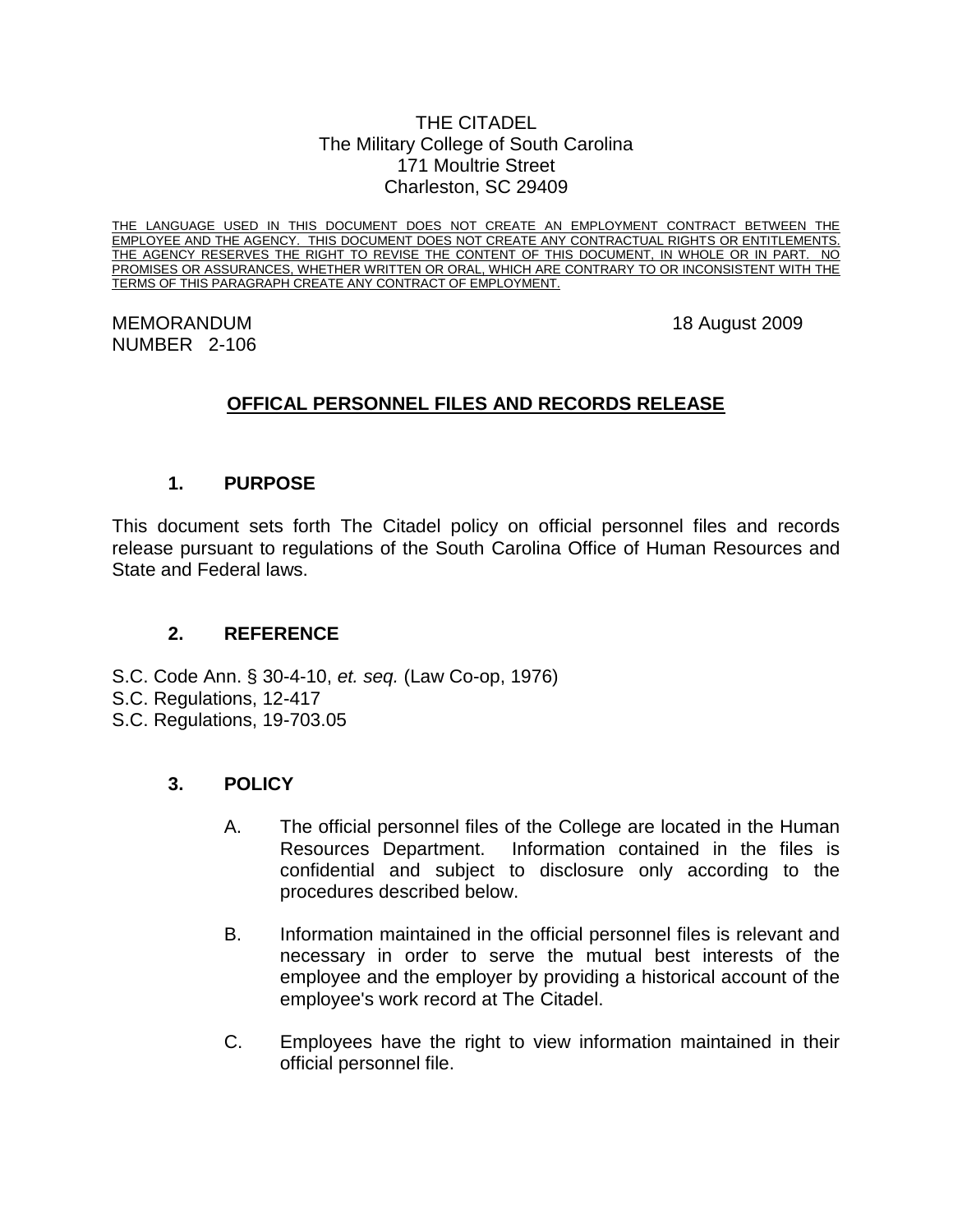- D. Information in the official personnel files pertains to job status, job performance, or is otherwise job-related or relevant to the employee's ability to perform the duties of the job.
	- 1) Information maintained in the official personnel files may include: employment applications, resumes, curriculum vitae, hire or appointment documents, appraisal forms and letters, HR/Payroll transaction forms, disciplinary documentation or such other information deemed by The Citadel as being reasonably related to an individual's employment or performance thereof.
- E. Procedure
	- 1) Employee's Access to File
		- a. An employee or the employee's designee, upon written request of the employee, has the right to view and have a member of the Human Resources Department copy information maintained in the employee's official personnel file upon presentation of a identification card or other credentials which verify the identity of the employee. There is a twenty cents charge per page for copying service.
		- b. Information in an employee's official personnel file with which the employee disagrees may be noted by the employee with an appropriate memorandum of explanation or disagreement, which will be added to the file by appending it to the relevant document.
		- c. Information submitted to the file may not be removed from an employee's official personnel file except for good cause, as determined by the Director of Human Resources.
	- 2) Third-party Access to Official Personnel Files
		- a. Information in the official personnel files is confidential and will only be released under the following circumstances:
			- i. Information subject to disclosure under applicable freedom of information laws will be released upon written request.

THE LANGUAGE USED IN THIS DOCUMENT DOES NOT CREATE AN EMPLOYMENT CONTRACT BETWEEN THE EMPLOYEE AND THE AGENCY. THIS DOCUMENT DOES NOT CREATE ANY CONTRACTUAL RIGHTS OR ENTITLEMENTS. THE AGENCY RESERVES THE RIGHT TO REVISE THE CONTENT OF THIS DOCUMENT, IN WHOLE OR IN PART. NO PROMISES OR ASSURANCES, WHETHER WRITTEN OR ORAL, WHICH ARE CONTRARY TO OR INCONSISTENT WITH THE TERMS OF THIS PARAGRAPH CREATE ANY CONTRACT OF EMPLOYMENT.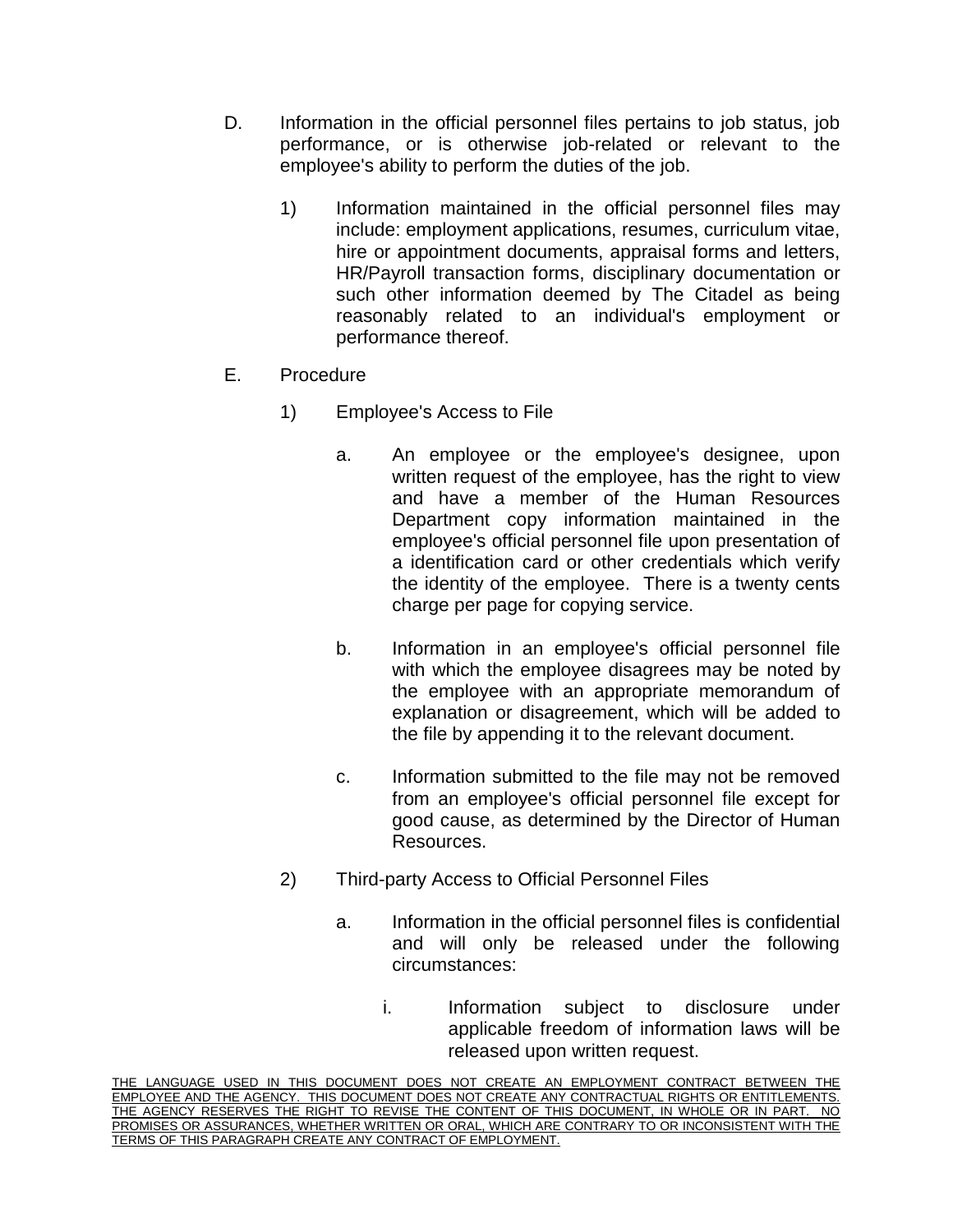- ii. Personnel in the employee's supervisory chain of authority have access to the employee's official personnel file upon presentation of a identification card or other credentials which verify identity. Proof of supervisory authority may also be required by way of a written statement from the department head.
- iii. Authorized employees of the Human Resources Department, the Office of General Counsel, the State Law Enforcement Division, and the Internal Auditor who have a business need to work with the files will have access upon presentation of proper identification.
- iv. Legally authorized law enforcement personnel, authorized Federal or State agencies, members of duly appointed grievance committees, and agencies processing claims made by the employee for worker's compensation, unemployment insurance or other employee benefits will have access to the portions of the official personnel files which are appropriate for their business.
- v. Official personnel files which are subpoenaed by law will be released.
- F. Disclosure of information maintained in the official personnel files to any other person, beyond simple verification of employment, will not be made without the written consent of the employee.
- G. Questions about the maintenance and release of official personnel files should be addressed to Human Resources **Department**

# **4. COMPLIANCE**

Violations of this policy may result in disciplinary action, up to and including termination, and may have legal consequences

THE LANGUAGE USED IN THIS DOCUMENT DOES NOT CREATE AN EMPLOYMENT CONTRACT BETWEEN THE EMPLOYEE AND THE AGENCY. THIS DOCUMENT DOES NOT CREATE ANY CONTRACTUAL RIGHTS OR ENTITLEMENTS. THE AGENCY RESERVES THE RIGHT TO REVISE THE CONTENT OF THIS DOCUMENT, IN WHOLE OR IN PART. NO PROMISES OR ASSURANCES, WHETHER WRITTEN OR ORAL, WHICH ARE CONTRARY TO OR INCONSISTENT WITH THE TERMS OF THIS PARAGRAPH CREATE ANY CONTRACT OF EMPLOYMENT.